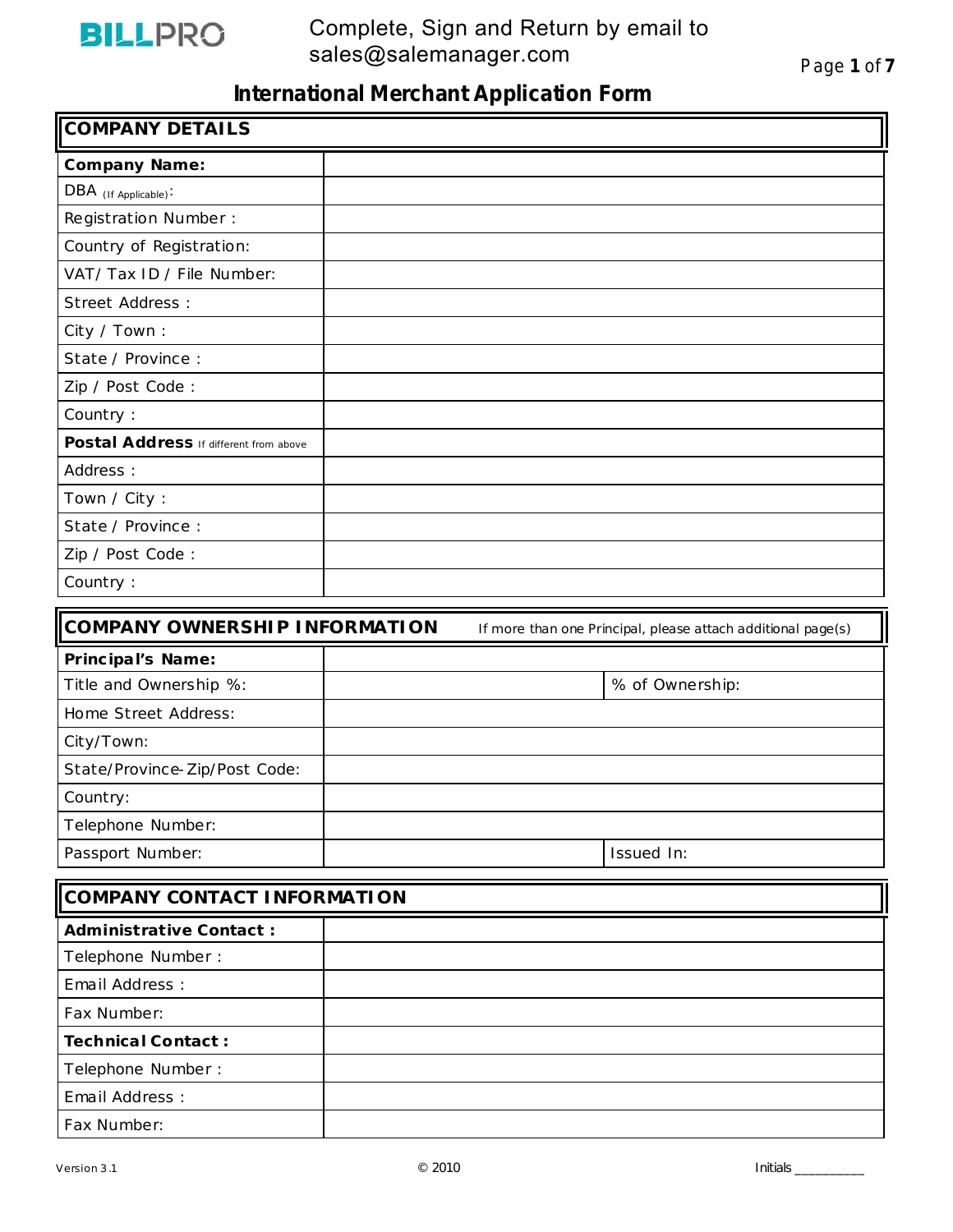| <b>REFERENCES</b>                                                                                                       |  |                                |  |           |  |
|-------------------------------------------------------------------------------------------------------------------------|--|--------------------------------|--|-----------|--|
| Provide the Company Name, Contact, Address, and Phone No. of two (2) Business Credit References.                        |  |                                |  |           |  |
| Company Name<br>Reference 1                                                                                             |  |                                |  |           |  |
| Contact Name / Phone Number                                                                                             |  |                                |  |           |  |
| Address                                                                                                                 |  |                                |  |           |  |
| Reference 2 Company Name                                                                                                |  |                                |  |           |  |
| Contact Name / Phone Number                                                                                             |  |                                |  |           |  |
| Address                                                                                                                 |  |                                |  |           |  |
| <b>ACCOUNT PROFILE</b>                                                                                                  |  |                                |  |           |  |
| Is your Company involved in any of the following?                                                                       |  | (Check as appropriate)         |  |           |  |
| Internet Gaming (including Lotteries, Raffles, etc)                                                                     |  | Yes                            |  | <b>No</b> |  |
| Adult Entertainment & Products                                                                                          |  | Yes                            |  | <b>No</b> |  |
| Nutraceutical/Health Products                                                                                           |  | Yes                            |  | <b>No</b> |  |
| <b>Travel Services</b>                                                                                                  |  | Yes                            |  | <b>No</b> |  |
| Software Download Services                                                                                              |  | Yes                            |  | <b>No</b> |  |
| Online Registrations or Memberships                                                                                     |  | Yes                            |  | <b>No</b> |  |
| E-Books or Online Report Products                                                                                       |  | Yes                            |  | <b>No</b> |  |
| Pharmaceutical Products                                                                                                 |  | Yes                            |  | <b>No</b> |  |
| E-Wallets                                                                                                               |  | Yes                            |  | <b>No</b> |  |
| Mail Order Services                                                                                                     |  | Yes                            |  | <b>No</b> |  |
| Telemarketing Services                                                                                                  |  | Yes                            |  | <b>No</b> |  |
| Consulting                                                                                                              |  | Yes                            |  | <b>No</b> |  |
| Other Non-Tangible Products or Services<br>Specify:                                                                     |  | Yes                            |  | No        |  |
| Tangible Products. Name:                                                                                                |  | Yes                            |  | <b>No</b> |  |
| <b>CURRENT PROCESSING</b>                                                                                               |  | (Check one in each column)     |  |           |  |
| Are you processing now or have you ever processed credit<br>card transactions before?                                   |  | Yes                            |  | <b>No</b> |  |
| Will your existing Merchant Account (s) remain open?                                                                    |  | Yes                            |  | No.       |  |
| Have you ever had a Processing relationship terminated?<br>(If Yes, please explain in detail on a separate attachment.) |  | Yes                            |  | No.       |  |
| How long have you been in business?                                                                                     |  | Start Up                       |  | yrs       |  |
| Current Total Annual Volume: \$                                                                                         |  | # of Employees                 |  |           |  |
|                                                                                                                         |  | Office Space<br>m <sup>2</sup> |  |           |  |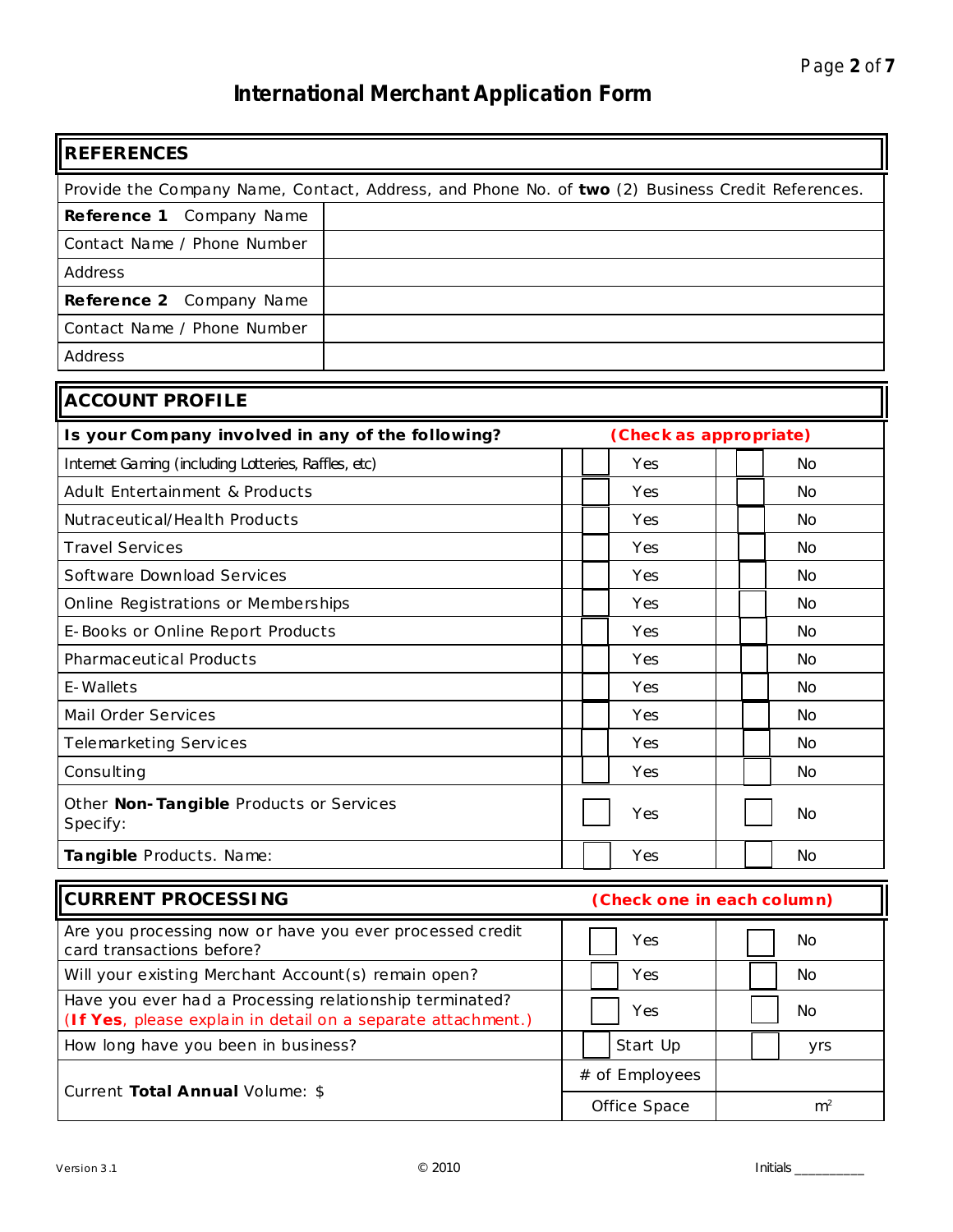Name of Current Processor(s):

| Reason for applying for this Merchant Account:                 |             |     |  |  |  |
|----------------------------------------------------------------|-------------|-----|--|--|--|
| Monthly Chargeback History<br>By Volume:<br>By Count:<br>$%$ : | <b>VISA</b> | MC. |  |  |  |
| <b>Refund History</b><br>By Volume:<br>By Count:<br>$%$ :      | <b>VISA</b> | МC  |  |  |  |

| <b>IPROCESSING AMOUNT REQUESTED</b>                |                        |   |    |   |
|----------------------------------------------------|------------------------|---|----|---|
| <b>Projected Monthly processing Volume: \$</b>     | VISA                   | % | МC | % |
| <b>Projected</b> number of transactions per Month: | <b>Average Ticket:</b> |   |    |   |

|      | <b>ICURRENCY OPTIONS</b>                                                                 |  |  |               |  |             |  |        |
|------|------------------------------------------------------------------------------------------|--|--|---------------|--|-------------|--|--------|
|      | Please check the currency or currencies in which your products and/or services are sold: |  |  |               |  |             |  |        |
| Euro |                                                                                          |  |  | British Pound |  | Swiss Franc |  | Other: |

| <b>IIGLOBAL DISTRIBUTION OF CUSTOMERS</b>      |   | (Enter % for all that apply) |   |  |  |
|------------------------------------------------|---|------------------------------|---|--|--|
| Asia Pacific                                   | % | VISA EU                      | % |  |  |
| l Caribbean & Latin America                    | % | VISA Canada                  | % |  |  |
| Central & Eastern Europe, Middle East & Africa | % | Visa USA                     | % |  |  |

| IMERCHANT MARKETING AND SALES METHOD     |   | (Enter % for all that apply)               |   |
|------------------------------------------|---|--------------------------------------------|---|
| How do you offer your Products/Services? |   | How do you receive your Customer's Orders? |   |
| Internet                                 | ℅ | Internet/SSL                               | ℅ |
| Direct Mail/ Telemarketing               | % | Mail Order / Telephone Order               | % |

| CREDIT CARDS TO BE ACCEPTED                                                 |                                                                                                       |  |  |  |  |  |  |
|-----------------------------------------------------------------------------|-------------------------------------------------------------------------------------------------------|--|--|--|--|--|--|
| Please check the type(s) of credit cards which you request to be validated. |                                                                                                       |  |  |  |  |  |  |
| <b>VISA</b>                                                                 | MasterCard<br>$\star$ JCB<br>* Diners<br>*Amex<br>Other                                               |  |  |  |  |  |  |
|                                                                             | <b>* Note:</b> The validation of these cards may not be available with all Acquiring Banks. It is the |  |  |  |  |  |  |

Merchant's responsibility to obtain their own account from the Issuers of these cards.

### **PRODUCTS, SERVICES AND WEB SITE INFORMATION**

Please provide a **detailed description** of the goods and/or services you offer. Specifically, what is the cardholder paying for and what do they receive?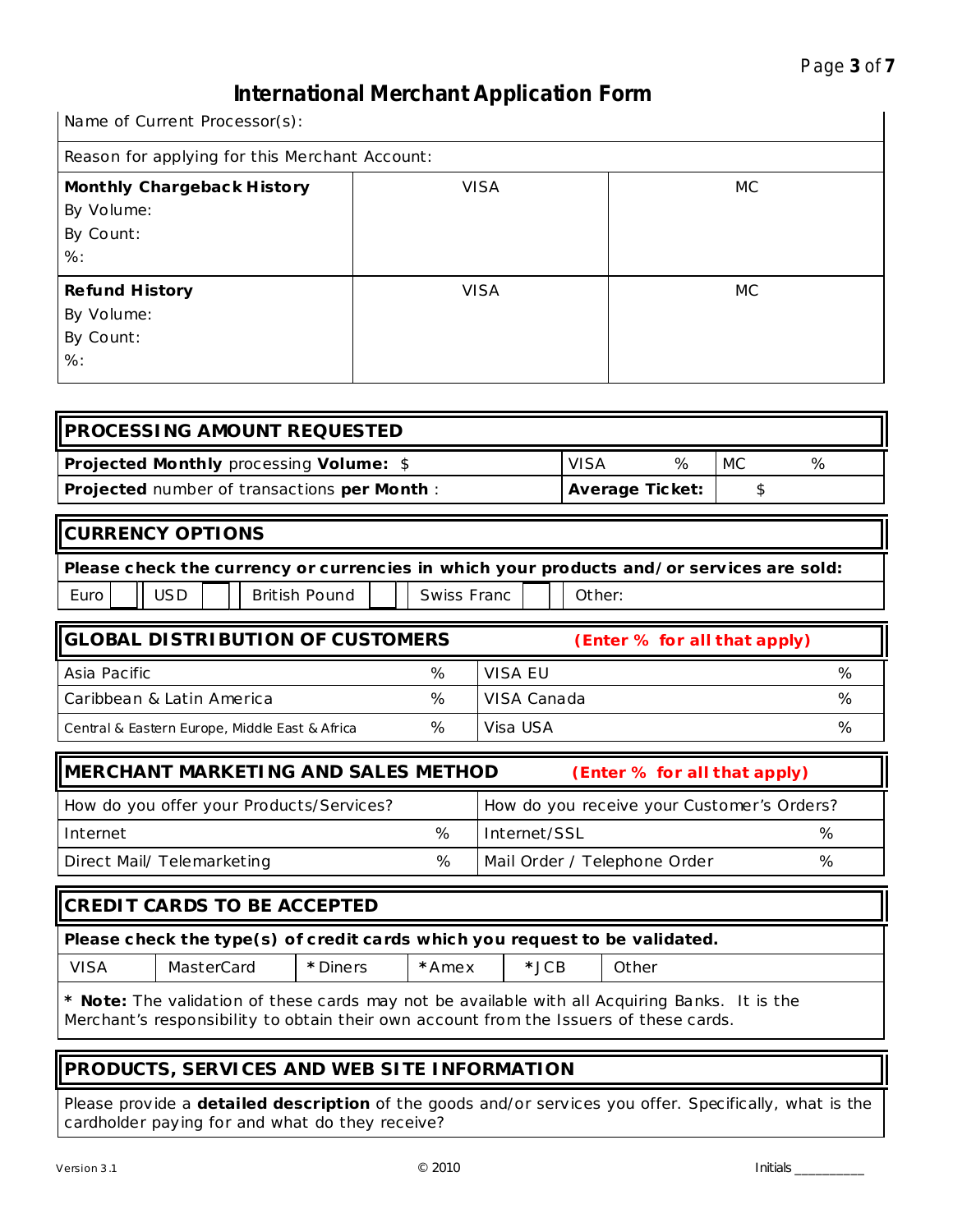| Is this Product/Service fulfilled at the time of the sale? |                                                               | Yes |  | No. |
|------------------------------------------------------------|---------------------------------------------------------------|-----|--|-----|
|                                                            | If No, please state turnaround time from Order to Dispatch    |     |  |     |
| Does your company fulfill the orders directly?             |                                                               | Yes |  | No. |
|                                                            | If No, provide fulfillment company information details below: |     |  |     |
| Company Name:                                              |                                                               |     |  |     |
| Address:                                                   |                                                               |     |  |     |
| Contact Name:                                              | Phone:                                                        |     |  |     |

## **PLEASE DESCRIBE ALL FRAUD PREVENTION MEASURES THAT YOU UTILIZE:**

| <b>CUSTOMER INFORMATION SECURITY STANDARDS:</b>                                                                                                                          | (Check one in each column) |           |  |  |
|--------------------------------------------------------------------------------------------------------------------------------------------------------------------------|----------------------------|-----------|--|--|
| Does your company store Credit Card data?                                                                                                                                | Yes                        | <b>No</b> |  |  |
| Is your company AIS, (Account Information Security) or<br>CISP (Cardholder Information Security Program) or PCI DSS<br>and SDP (Site Data Protection) program compliant? | Yes                        | No        |  |  |

|     | <b>URL REQUIREMENTS</b>                                                     | (Check one in each column) |           |
|-----|-----------------------------------------------------------------------------|----------------------------|-----------|
| 1.  | The Company's name is clearly identifiable to the Customer                  | Yes                        | No.       |
| 2.  | The address of the Company is present on the web site(s)                    | Yes                        | <b>No</b> |
| 3.  | You ask for the Cardholder's address and phone number                       | Yes                        | No.       |
| 4.  | CVV2 Required                                                               | Yes                        | No        |
| 5.  | All products comply with the same MCC Code                                  | Yes                        | No.       |
| 6.  | The transaction currency and price of all products is clearly displayed     | Yes                        | No.       |
| 7.  | Shipping and Handling Charges are clearly displayed                         | Yes                        | <b>No</b> |
| 8.  | A statement of estimated fulfillment time of contract is displayed          | Yes                        | No        |
| 9.  | A statement regarding the security of the transaction is displayed          | Yes                        | No        |
| 10. | A procedure regarding the return of goods is displayed                      | Yes                        | <b>No</b> |
| 11. | Your Confidentiality and/or Privacy Policy is displayed                     | Yes                        | No.       |
| 12. | Information regarding the law in each jurisdiction is provided for Customer | Yes                        | <b>No</b> |
| 13. | A statement regarding your Company's shipping policy is displayed           | Yes                        | No        |
|     | 14. Your web site(s) display the VISA and MasterCard logos                  | Yes                        | No.       |
| 15. | The Descriptor (as it will appear on the Customer's statement) is displayed | Yes                        | No.       |
| 16. | Company contact details for Customer Support are clearly displayed          | Yes                        | <b>No</b> |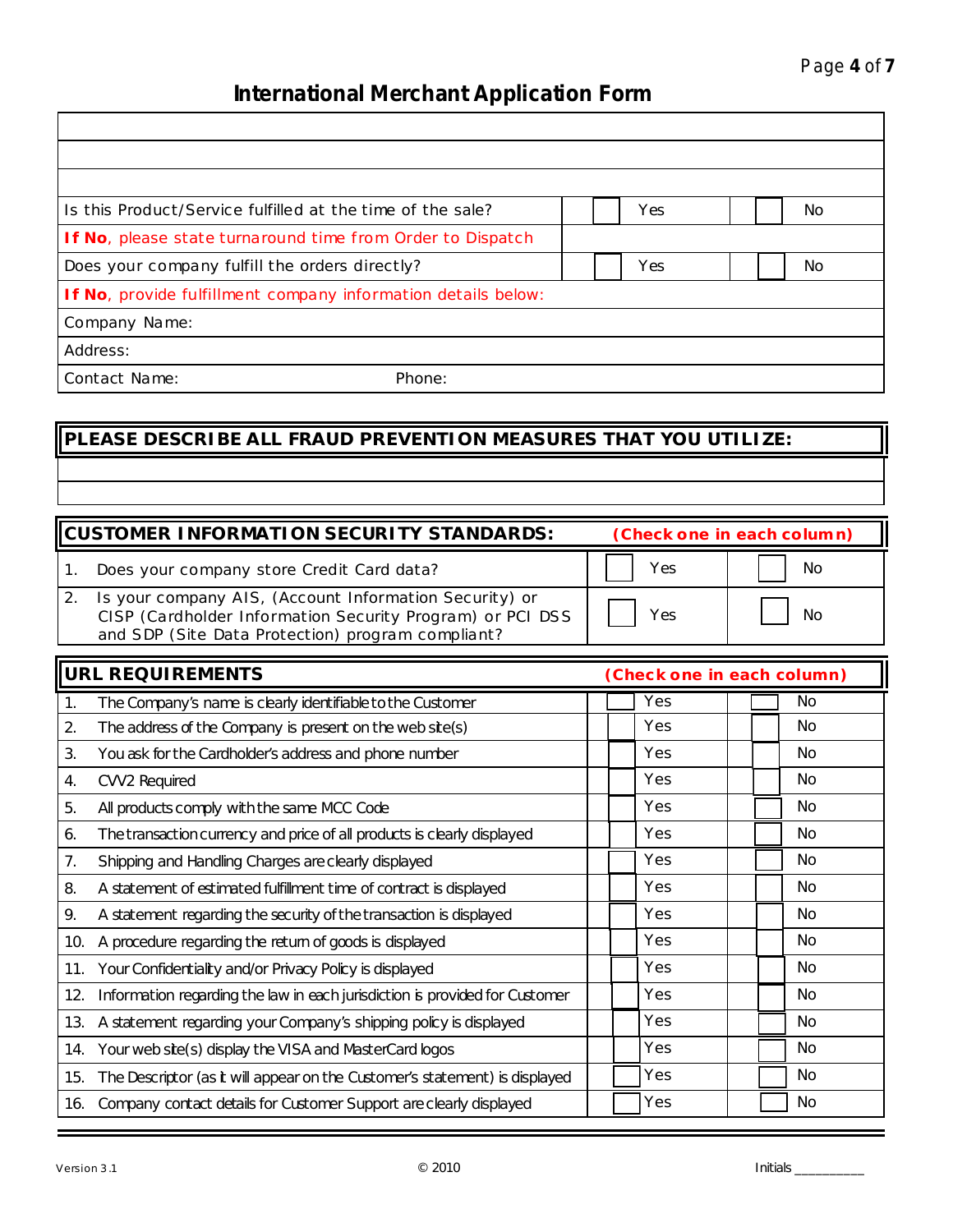### **MEMBERSHIP OR SUBSCRIPTION BASED WEB SITES/ PRODUCTS**

## **NON-RECURRING FEES FOR SUBSCRIPTIONS/SERVICES/MEMBERSHIPS/PRODUCTS** One  $(1)$  month :  $\qquad \qquad$   $\qquad \qquad$ Two (2) months :  $\left| \text{\$} \right|$ Three (3) months :  $\left| \text{S} \right|$ Other  $\qquad$  :

| RECURRING FEES FOR SUBSCRIPTIONS/SERVICES/MEMBERSHIPS/PRODUCTS |  |
|----------------------------------------------------------------|--|
| Introductory trial for<br>days :                               |  |
| Recurring every<br>days:                                       |  |
| Recurring (Quarterly, Annually, etc.)                          |  |

| <b>WEBSITE CONTENT</b>                            | (Check as appropriate) |    |
|---------------------------------------------------|------------------------|----|
| Content on web site is provided by:               |                        |    |
| Does the web site carry a warning for minors?     | Yes                    | No |
| Does the web site have pop-ups? Cross promotions? | Yes                    | No |

**PLEASE LIST ALL URL'S: (If necessary, attach a separate page)**

### **LOGIN - You MUST provide a non-expiring "User ID" and "Password" for your web s ite(s)**

**User ID: Password:**

### **DESCRIPTOR REQUESTED:**

| <b>DEPOSITORY BANK INFORMATION</b> | (Settlements will be made to this account.) |
|------------------------------------|---------------------------------------------|
| <b>Bank Name</b>                   |                                             |
| BIC (Bank Identifier Code)         |                                             |
| Bank Sort Code / Swift / IBAN      |                                             |
| Account Holder                     |                                             |
| Account Number                     |                                             |
| Bank Contact & Phone Number        |                                             |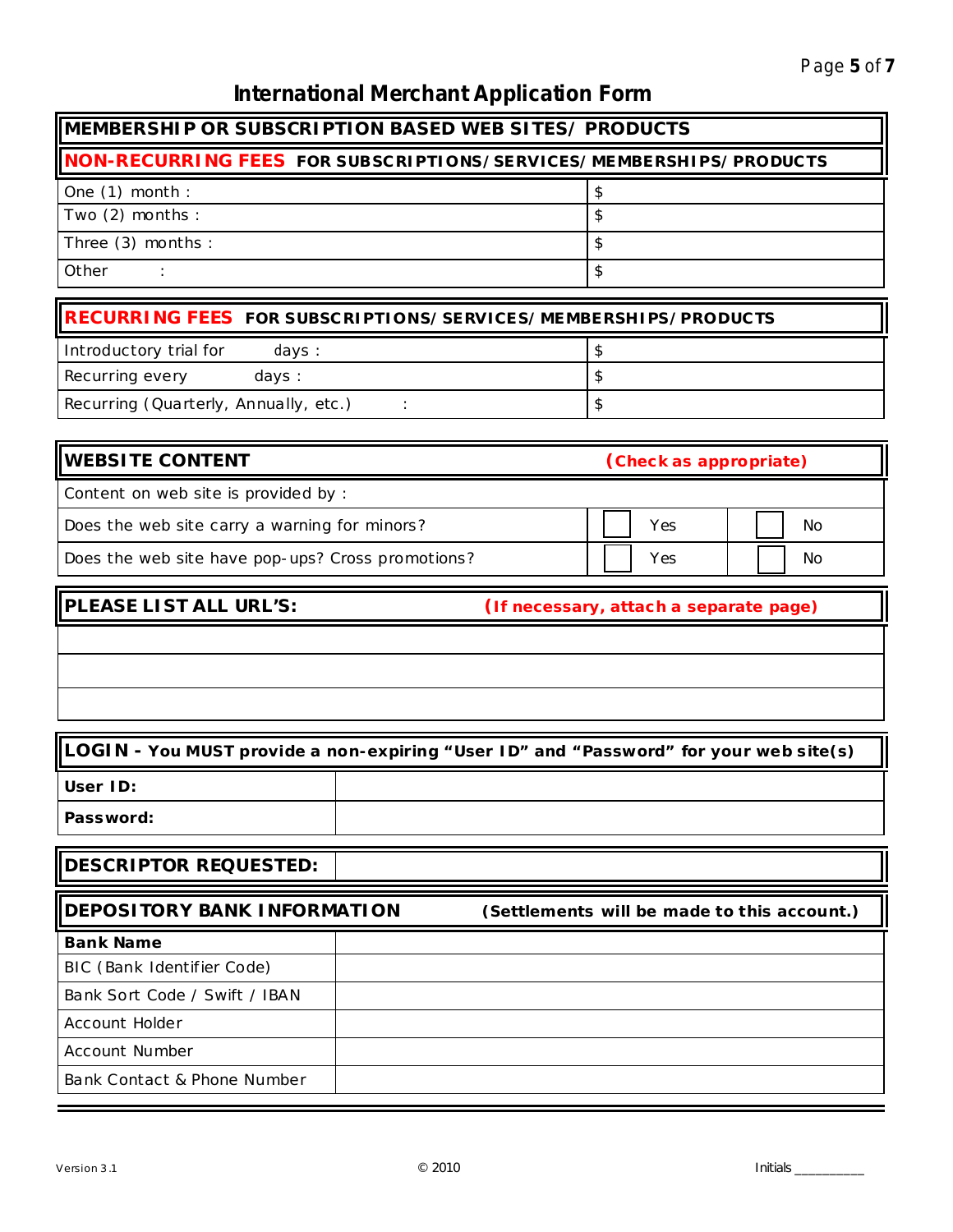| CURRENCY PREFERENCE FOR SETTLEMENTS                                            |     |               |                    |        |
|--------------------------------------------------------------------------------|-----|---------------|--------------------|--------|
| Please check the currency in which you would like to receive your settlements: |     |               |                    |        |
| Euro                                                                           | USD | British Pound | <b>Swiss Franc</b> | Other: |

### **Please fax the following documents with this application form:**

- **\*** Certificate of Incorporation/Commercial Register Excerpt
- **\*** Legible Color Copy of Principal's Passport/Identity Card
- **\*** Proof of Principal's Residence (utility bill or council rates)
- **\*** General Terms and Conditions
- **\*** Refund and Cancellation Policy
- **\*** Voided check from Depository Account OR Letter of Good Standing on Bank's Letterhead
- **\*** Min 3 Months most recent processing statements

| Name: |                               | Title: _____________________ |
|-------|-------------------------------|------------------------------|
|       |                               |                              |
|       |                               |                              |
|       |                               |                              |
|       | Signature: __________________ | Date: _____________          |